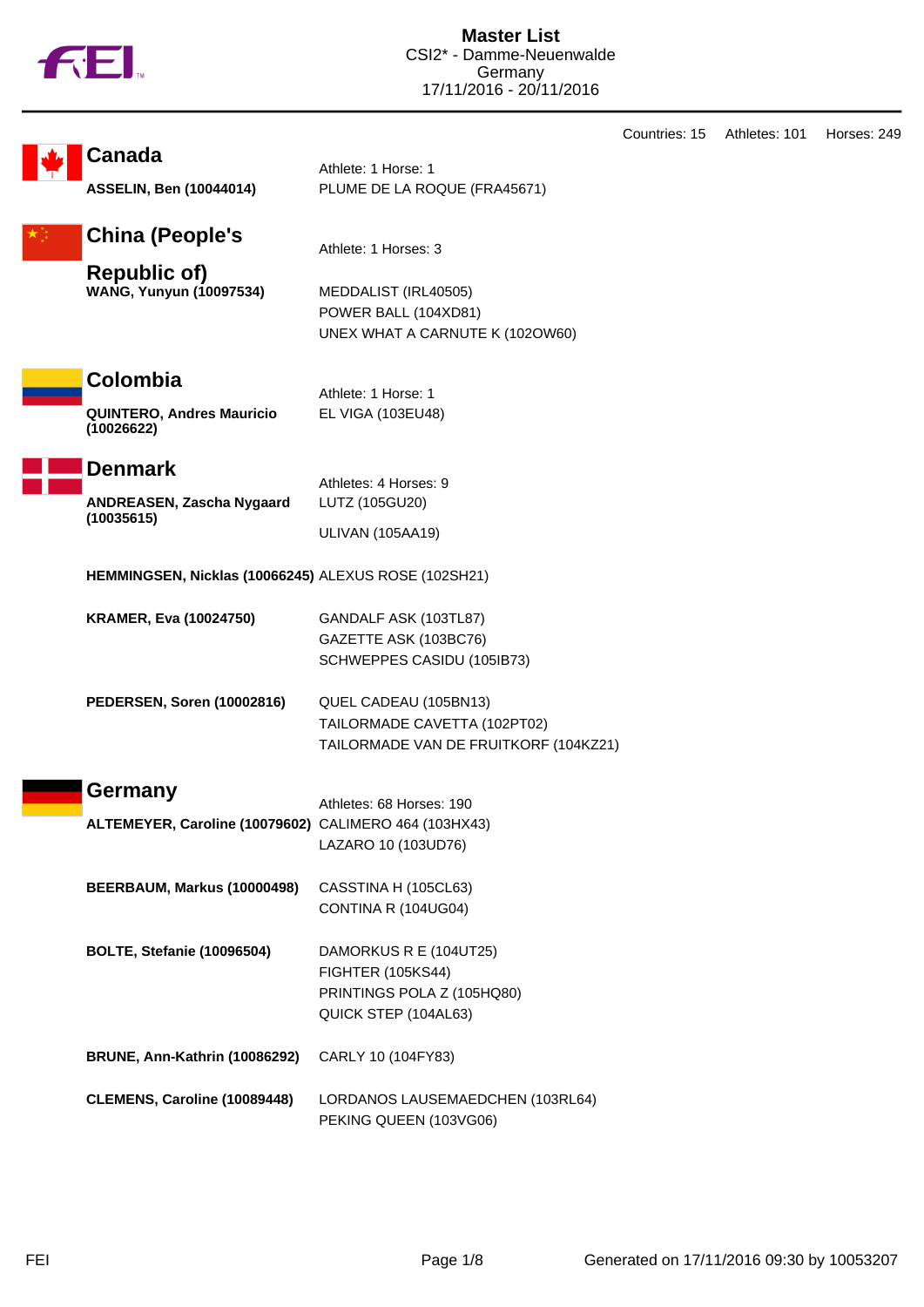

| <b>CZWALINA, Inga (10006870)</b>                    | BELLA MIA 14 (104YJ55)<br><b>CUBA LIBRE 43 (104CZ31)</b><br>VA BENE 4 (104DG68)                                                         |
|-----------------------------------------------------|-----------------------------------------------------------------------------------------------------------------------------------------|
| DIEDERICHSMEIER, Mylene                             | CARL DER GROSSE K (104YW98)                                                                                                             |
| (10002346)                                          | CHACCO'S LUCIE W (104XP51)<br>DESPERADO (104LC22)<br>FOR FRIENDSHIP 3 (103EA29)                                                         |
| DIEDERICHSMEIER, Mynou                              | ANABELL 106 (105KS46)                                                                                                                   |
| (10011061)                                          | CARLUCCI 20 (105KY90)<br>MONTANIA W (104XU57)<br>PIUS 40 (104EP14)                                                                      |
| DIETZ, Theresa (10079833)                           | CAREFINO (103GF87)                                                                                                                      |
| DÖLLER, Patrick (10015754)                          | CLARK 28 (104XD79)<br>ELEANOR L (104RF60)<br>N'OUBLIEZ JAMAIS (103SZ36)                                                                 |
| ECKERMANN, Katrin (10009854)                        | AZURO 108 (105GC90)<br>DALIEN SWALLY R.P. (105CH62)<br>DUKENDY (105AQ77)<br>NADAL 2 (104RG71)<br>QUIN 13 (105CJ06)<br>VALLEJO (104RG68) |
| <b>EHMCKE ESPINOSA, Isabel</b><br>(10146257)        | BARRADO JK (103XR77)                                                                                                                    |
| EIKENKÖTTER, Steffen (10111004) COPICENZA (104PP31) | DICARDO (104JG42)<br>QUIRANO S (103DL57)<br>SIR SANDRO BS (104VW89)                                                                     |
| <b>EIKENKÖTTER, Thomas</b><br>(10110982)            | CARL BLUE (104BF76)<br>CONCHITA 100 (104KM09)                                                                                           |
| <b>ELBERS, Vincent (10054135)</b>                   | CAVARO DKG (105AZ92)<br>CHECK UP 3 (104SN49)                                                                                            |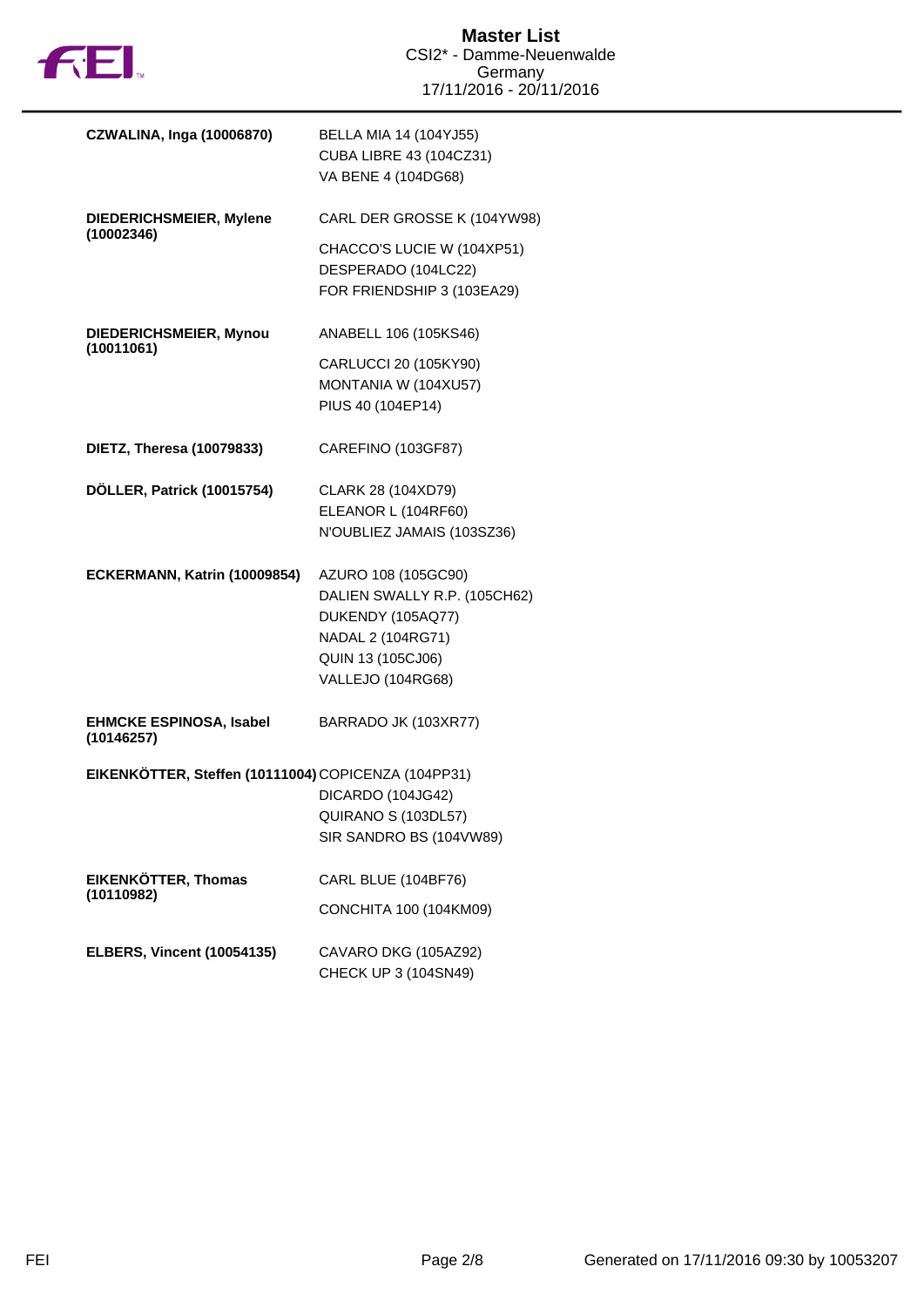

| ELIAS, Sebastian (10081982)       | BALOUDINA (105AK11)<br><b>BOMEA B (104EV25)</b><br>CHOCOLAT 33 (103UX88)<br>FABIELLA BH (105EA67)<br>FLINESTONE WV (104ZY62)<br>LEVEL UP (104OG73)<br>LIJOU (103UX82)<br>LUWINA P (102UE16)<br>O WHAT A FEELING (104IR27) |
|-----------------------------------|---------------------------------------------------------------------------------------------------------------------------------------------------------------------------------------------------------------------------|
| <b>FELDHAUS, Jule (10144400)</b>  | LUMIA 2 (105JF58)                                                                                                                                                                                                         |
| <b>FORKERT, Esther (10043230)</b> | ESPERANZA 72 (103VM12)<br>LORENA 141 (105IE91)<br>MISS CORTINA (103GG14)<br>PHAETON 4 (104OH60)                                                                                                                           |
| <b>FORKERT, Hergen (10032606)</b> | CANDICE 17 (103GG15)<br>COLANDUS (103AW83)<br>CON COLOR (103UQ56)<br>CORLEONE P (104AC19)<br>LUDWIGSLUST 2 (104ZI02)                                                                                                      |
| <b>FUEST, Matthias (10145982)</b> | FEEDBACK S (104YF84)<br>FRANZ W (105CF60)                                                                                                                                                                                 |
| <b>HASSMANN, Toni (10000521)</b>  | BIEN AIMEE DE LA LIONNE (103LX86)<br>CANADA I.Z. (105KD84)<br>CAPTAIN CLAAS (104QD48)<br>CHANNING L (104PR32)<br>HARDWELL (104SX38)                                                                                       |
| <b>HEINEKE, Simon (10100092)</b>  | CARLSON 117 (105BD42)<br>ESCULINO 3 (105AW64)<br>PILO 10 (105AU78)<br>QUBO (104BK61)<br>WOW 5 (104JZ37)                                                                                                                   |
| <b>HERZ, Svenja (10022271)</b>    | ALICIA SN (103KA20)<br>TENDER 13 (103PV90)                                                                                                                                                                                |
| HILLIGES, Ramona (10056588)       | CASSAYA 3 (105HI71)                                                                                                                                                                                                       |
| HINZ, Alexander (10034638)        | CAMPITELLO 2 (103IG94)<br><b>CRONOS B (105JV37)</b><br>CROSSING JORDAN 2 (102PB41)<br>DIETER 43 (105JV50)                                                                                                                 |
| <b>HOLZ, Thomas (10017377)</b>    | LANDIAMO 8 (104EP44)<br>ROONEY 20 (103AL97)                                                                                                                                                                               |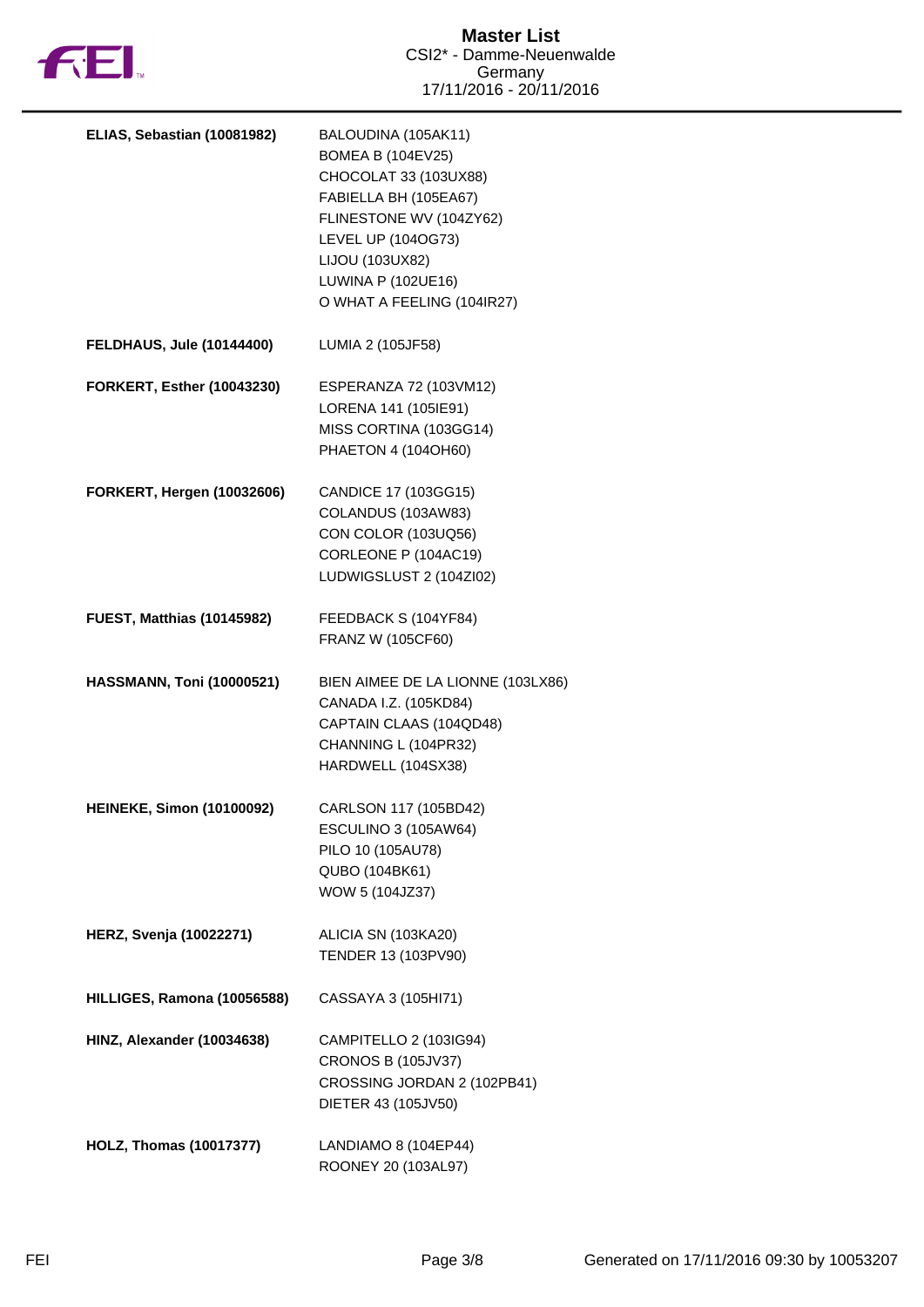

| JANSSEN, Matthias (10043548)                         | BEXLEY 3 (103SG39)<br>STABUCK (105KY93)                                                                                                                                                      |
|------------------------------------------------------|----------------------------------------------------------------------------------------------------------------------------------------------------------------------------------------------|
| <b>JENSEN, Stefan (10002825)</b>                     | CASCO 13 (104TU31)<br>CHARDONNAY 67 (104EA27)<br>CHIRON 25 (104ZA71)<br>CYRUS L (103RV73)                                                                                                    |
| JÜRGENS, Christina (10103535)                        | BALOU DE LA FOX (104UO30)<br>CORDANO DER NURNBERGER (102TQ48)                                                                                                                                |
| <b>KLAPROTH, Dirk (10029680)</b>                     | BENIDORM WV (104JC68)<br>GRAF MORITZ (GER45207)<br>LAST MINUTE 64 (104ZY50)                                                                                                                  |
| KLOSTERMANN, Marie (10101383) CONNETICAT P (105BC22) |                                                                                                                                                                                              |
| KOBE, Saskia (10091736)                              | DIOR FEMME FN (105AU80)<br>NOBLEMAN 6 (105GO66)                                                                                                                                              |
| KOOLS, Jasper (10047862)                             | CHATTO 4 (103MR64)<br>MOCCA 43 (105JD68)                                                                                                                                                     |
| KREUTZMANN, Jörg (10001799)                          | CALIFORNIA 92 (103VK76)<br>CANDIRO 4 (103TN00)                                                                                                                                               |
| LEETZ, Elisa-Sophie (10125439)                       | ADARA 2 (105BQ11)                                                                                                                                                                            |
| LÜNEBURG, Nisse (10017156)                           | CALL ME SOX (104BO12)<br>LANDORINO (104JU09)<br>WESTBRIDGE (102UY89)                                                                                                                         |
| MIESNER, Annabell (10070678)                         | ADRIAN BALBOA (104XO54)<br>CASILLAS 4 (104OA21)<br>CLAYTON ASK (104KF05)<br>FORLAN D.F. (105KT58)                                                                                            |
| NAGEL, Carsten-Otto (10000540)                       | ALINA 440 (103XR47)<br><b>BONAIRE 8 (105DJ79)</b><br>CASTELLO 213 (104WO45)<br>HOLIDAY BY SOLITOUR (GER44130)<br>L'ESPERANCE 2 (105AA41)<br>UNBELIEVABLE 12 (104WO48)<br>WOMANIZER (103JK80) |
| <b>NIELSEN, Denis (10067018)</b>                     | C.D. 2 (104WJ05)<br>CORNY 8 (104WG91)<br>QUINTANA DE CAPITOL (103WT24)                                                                                                                       |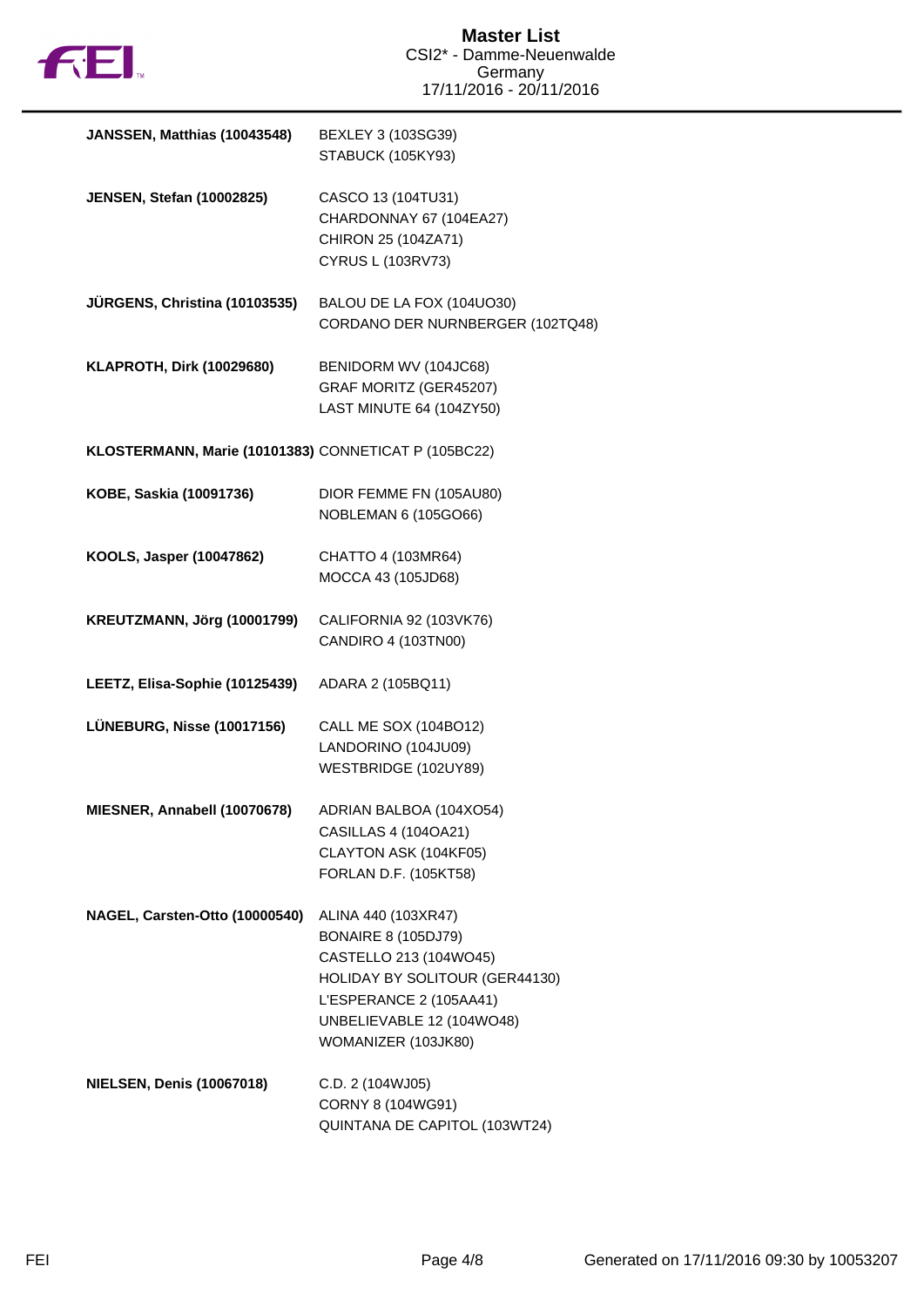

| <b>OSTERHOFF, Zoe (10089197)</b>              | CASSANDRA 340 (105DP76)<br>CASTELLA R (104YB31)<br>CHACENNY (104PK55)                               |
|-----------------------------------------------|-----------------------------------------------------------------------------------------------------|
| PEPER, Jörg (10001801)                        | CAROLINA 27 (103PF19)<br>CAROLUS 47 (104ZL16)<br>CASPARI 29 (105BX56)                               |
| RIESKAMP - GOEDEKING, Tim                     | <b>BAO LOI (105LA10)</b>                                                                            |
| (10008724)                                    | CALIDA LAUDA (104WN32)<br>QUAPITOLA DE BEAUFOUR (103CN83)                                           |
| <b>RIPKE, Andreas (10000704)</b>              | CAMALL (104PN52)<br>CASTROS (104PN51)                                                               |
| RIPKE, Flemming (10117602)                    | GIUNCO DELLA LOGGIA (102VM81)                                                                       |
| <b>RIPKE, Theresa (10082466)</b>              | BARONESS 363 (105BD37)<br>CALMADO (103BL04)<br>CORANOS (104HS80)<br>ELVERHOJS MAESTRO (103XB35)     |
| RÜDER, Hans Thorben (10001549) AMBA (104NX10) | <b>PURE PITU (103VI40)</b><br>UPSALA 25 (103RI42)                                                   |
| RÜDER, Kai (10000179)                         | CHICAGO M (105BT32)<br>CROSS KEYS (103PC82)<br>PRICELESS 8 (103VL05)<br><b>WATCH ME H (104OE96)</b> |
| SANDBRINK, Ronald (10033504)                  | COUNTRY BOY (105KK18)<br><b>VAN CALY (105HT68)</b>                                                  |
| <b>SCHERENBERG, Marcel</b>                    | FANATIEK (105EF05)                                                                                  |
| (10136494)                                    | RHIANNA S (105HV16)                                                                                 |
| SCHNEIDER, Miriam (10073182)                  | CARTAGENA 17 (104VC32)                                                                              |
| SCHRÖTER, Sabrina (10040979)                  | SOETJE (104NT82)                                                                                    |
| <b>SENNEKAMP, Lena (10060181)</b>             | CIBELLE LA MERE (105KU90)<br>PRIMUS 246 (103LG91)<br>WOLKE 328 (103RQ33)                            |
| SPREHE, Jan (10007898)                        | CEVIN COSTNER (103CM69)<br>CUMBERLAND 6 (104GH38)<br>QUEENTINA (104GH39)                            |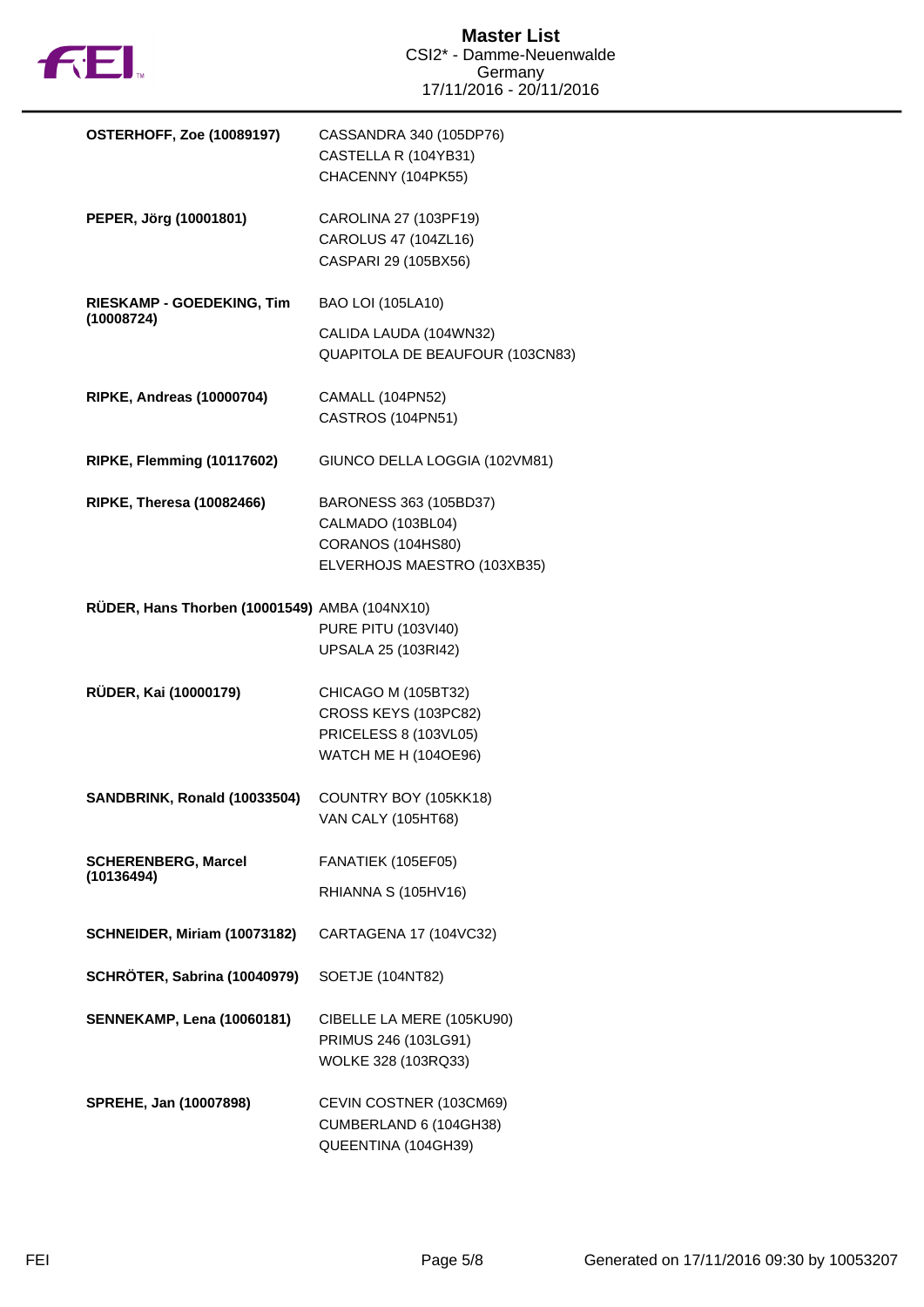

| STAACK, Frederike (10057388)                 | H W 'S SASKIA (103KD46)                                                                                                        |
|----------------------------------------------|--------------------------------------------------------------------------------------------------------------------------------|
|                                              | STOLMEIJER, Kathrin (10074435) DAKOTA V SCHUTTERSHOF (104AO81)<br>LILLY FEE 2 (102UT63)                                        |
| <b>SUNDERMANN, Lara (10136307)</b>           | BORNADA (105BK21)                                                                                                              |
| TEICH, Valentina (10016939)                  | CASALS 5 (103BE27)<br>TI AMO DE PLEVILLE (104FD64)                                                                             |
| THEURER, Andreas (10016919)                  | <b>BALLACK 7 (103XF05)</b><br>CAMILLA 141 (105CW35)<br>COOKIE 52 (104GT39)<br>COR DE DIAMANT (103OC57)<br>LENNART 13 (105IQ90) |
| TÖBBEN, Felicia (10145698)                   | PAOLA 224 (105KM79)                                                                                                            |
| TÖBBEN, Isabell (10136754)                   | QUINTANA 30 (105BU74)                                                                                                          |
| <b>VAN GINKEL, Katja (10085803)</b>          | CAMPINO 480 (104KW55)<br>CAPROBINA (103XO07)<br>LAGOS 78 (104DX66)<br>PEPE 274 (105HR22)                                       |
| <b>WARGERS, Jana (10036936)</b>              | AFRAH 4 (104NH51)<br>ANYWAY 60 (105AB77)<br>LACOSTE 117 (103HP07)<br>LASCO 29 (103RN31)                                        |
| WEGFAHRT, Marcel (10024646)                  | AGROPOINT CERNA (103TF29)<br>CARGOLDO (104UJ25)<br>CHACCOCARTES (105HR63)<br>ULLRICH EQUINE'S PONTECINI (103UY48)              |
| <b>WEICHERT, Jan-Philipp</b><br>(10072662)   | CEODORA M (105AF35)                                                                                                            |
|                                              | COLINA 54 (105FD67)<br>DRACHTEN (105CD35)<br>EATON 6 (105FQ02)<br>LUIGI 236 (104CS36)                                          |
| <b>WESSELS, Louisa-Marie</b><br>(10145891)   | CARGEC S (105KP60)                                                                                                             |
| <b>WINKELMANN, Rupert Carl</b><br>(10142172) | FALCON (104YI98)                                                                                                               |
|                                              | <b>TRIBUTE (105HB22)</b>                                                                                                       |
| <b>WULSCHNER, Benjamin</b><br>(10047301)     | BANGKOK GIRL PP (103VZ75)                                                                                                      |
|                                              | LA DARCA 2 (104SM82)                                                                                                           |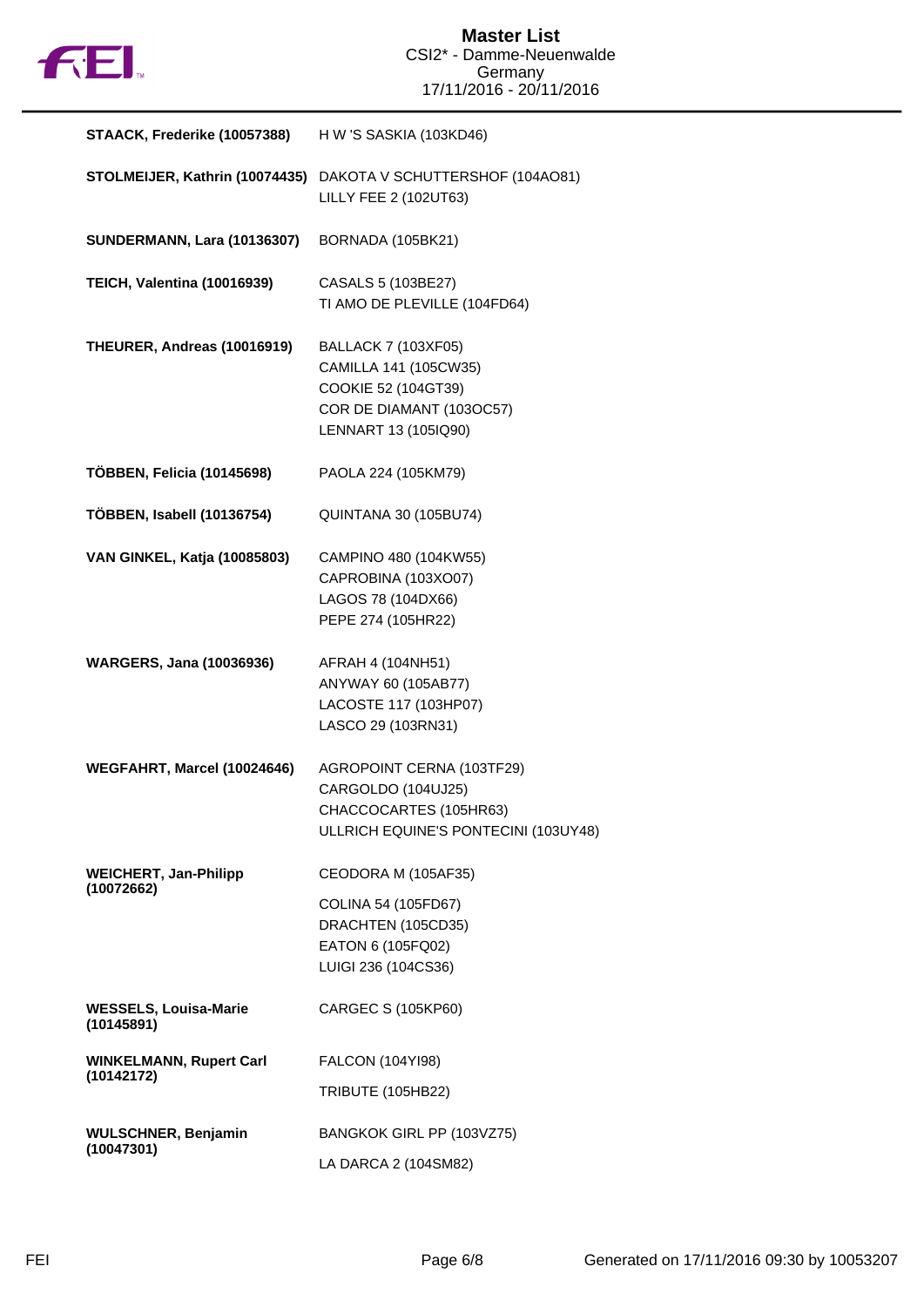| ZANDER, Lars (10018927)                                            | CASSANDRO M (104WY51)<br>CAVA GIRL M (104WY56)<br>CLARA PRINCESS Z (105HY04)                |
|--------------------------------------------------------------------|---------------------------------------------------------------------------------------------|
| Great Britain<br>BEERBAUM, Arundell (10064410) CARESSE 9 (102XI33) | Athletes: 2 Horses: 4                                                                       |
| <b>CASSIR, Helena (10107533)</b>                                   | CHARMEUR 427 (105IZ27)<br>CURLEY SUE (103CY19)<br>GRANDO 234 (103KO27)                      |
| <b>Hungary</b><br><b>KRUCSÓ, Balázs (10011487)</b>                 | Athlete: 1 Horse: 1<br>BUBAMARA (103YL24)                                                   |
| <b>Ireland</b><br><b>DUFFY, Michael G (10075553)</b>               | Athletes: 3 Horses: 6<br>LAPUCCINO 2 (104FD99)<br>MURCHU (103OJ63)<br>TALKS CHEAP (104CJ20) |
| <b>GARRIGAN, Luke (10083433)</b>                                   | MHS LA SCALA (104GB50)                                                                      |
| <b>GARRIGAN, Matt (10066486)</b>                                   | BALI 32 (104VN61)<br>CONTINO 56 (103LX93)                                                   |
| <b>Italy</b><br>FACCINCANI, Mattia (10002251)                      | Athlete: 1 Horses: 3<br>BARNIE MANCLUF (105CG11)<br>CHIP VA (104SS00)<br>DALFSEN (104RZ35)  |
| Korea (Republic of)<br>KIM, Boseon (10112196)                      | Athletes: 5 Horses: 7<br>CATENDER (104UR10)<br>COLORADO (102OJ17)                           |
| KIM, Yewon (10137179)                                              | CAPTAIN JACK SPARROW 14 (103FR21)                                                           |
| KWON, Manjun (10137180)                                            | CORAL SPRINGS (103IH29)<br>SANDETTO (105CC28)                                               |
| LEE, Jaekyung (10137181)                                           | BOMBAY SAPPHIRE (103AJ73)                                                                   |
| <b>LIM, Seongyun (10111265)</b>                                    | CASSANO II (103DO57)                                                                        |
| <b>Norway</b><br>HARTMANN, Margrethe (10024532) CENT 15 (104WT36)  | Athlete: 1 Horses: 2                                                                        |

LUGANO (104QA40)